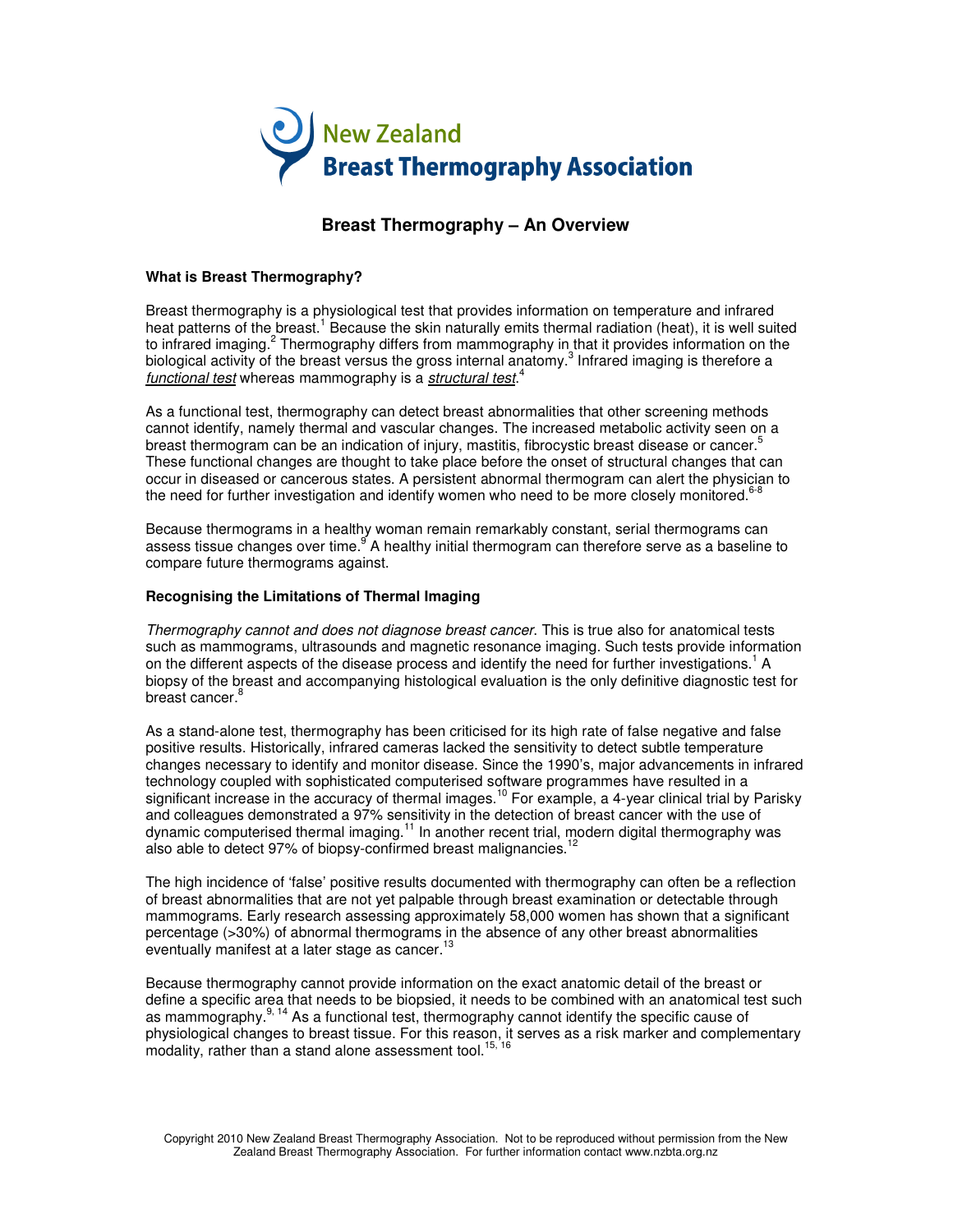# **Understanding the Strengths of Breast Thermography**

Thermography is a non-invasive, contact-free procedure that doesn't require compression of the breasts.<sup>8</sup> There is no exposure to radiation, which means repeat tests are safe and without risk.<sup>16</sup> Thermal imaging has been approved by the Food and Drug Association of America since 1982 as an adjunctive screening tool for breast cancer.<sup>12</sup>

One of the key benefits of thermography is its effectiveness in women with dense breasts, making it suitable for<sup>4</sup>:

- **Younger women** approximately 18% of breast cancers are diagnosed in women during their forties. Women who develop breast cancer at a younger age tend to have more rapidly growing cancers that are more likely to metastasize (spread throughout the body).<sup>17</sup>
- **Women taking hormone therapy** results from the Women's Health Initiative trial revealed a significant increase in invasive breast cancer when taking synthetic hormone replacement therapy.<sup>18</sup> Serial thermograms can also help monitor the effects of hormone treatment for fibrocystic breasts.<sup>19</sup>
- **Women with fibrocystic changes** fibrous breasts are very dense and can mask early cancers, particularly if no microcalcifications are present. Research has shown that approximately 40% of women with fibrocystic disease and an abnormal thermogram develop breast cancer within 5 years. Conversely, women with fibrocystic disease and a normal thermogram have a less than 3% likelihood of developing breast cancer.<sup>1</sup>

Thermography can also provide early warnings of breast abnormalities and highlight potentially suspicious cases particularly when mammographic and clinical exams are equivocal or non-specific.<sup>10</sup>

# **Thermography as an Independent Risk Marker**

An estimated 60-70% of women diagnosed with breast cancer have none of the obvious risk factors. For this reason, breast cancer has been considered an equal opportunity killer.<sup>20</sup> According to a number of researchers, **a persistent abnormal thermogram is thought to be "the single greatest indicator of breast cancer risk"** and is considered 10 times more important than a positive family history for the disease.<sup>19, 20</sup> Because physiological changes over time are known to precede morphological changes, an abnormal thermogram can often be the first warning sign of an increased risk for breast cancer.13, 16, 21, 22

A repeated abnormal thermogram in the absence of a palpable cancer or abnormal mammogram is associated with a greater than 30% increased risk of developing breast cancer within 10 years.<sup>13, 15</sup> This equates to a rate of breast cancer 6 times higher than what would ordinarily be expected from a normal population.<sup>20</sup> Early detection of breast cancer initiated solely by an abnormal thermogram and followed up with treatment intervention (e.g. radiotherapy or surgery) has been shown to significantly increase 5 and 10 year survival rates (36% vs. 24% in the radiotherapy group and 44% vs. 33% in the surgery group). $<sup>1</sup>$ </sup>

### **The Value of Thermography as a Complementary Tool**

An increase in the detection rate of breast cancer has been demonstrated in a number of peerreviewed studies with the combined use of clinical breast examination, mammography and thermography.<sup>6, 10, 13, 21, 23-25</sup> In one study using high resolution thermography, an abnormal thermogram coupled with a positive mammogram and clinical breast exam was associated with a 98% sensitivity rate for breast cancer detection.<sup>10</sup> Results from a recent 2010 trial showed an 89% sensitivity rate for the detection of breast cancer in women under 50 when thermal imaging and mammography were combined.<sup>25</sup>

The increase in sensitivity relates to the fact that mammography and thermography do not always identify the same lesion.<sup>6</sup> For example, Gamagami's research revealed that thermography is able to detect changes in breast temperature and vascularity in 86% of non-palpable breast cancers. He also found that thermal imaging was able to detect 15% of cancers not visible through mammographic assessment.<sup>10</sup> Based on the extensive research by Gautherie and Gros, approximately 10% of breast cancers can be detected at an earlier stage with the combined use of thermal imaging.<sup>13</sup>